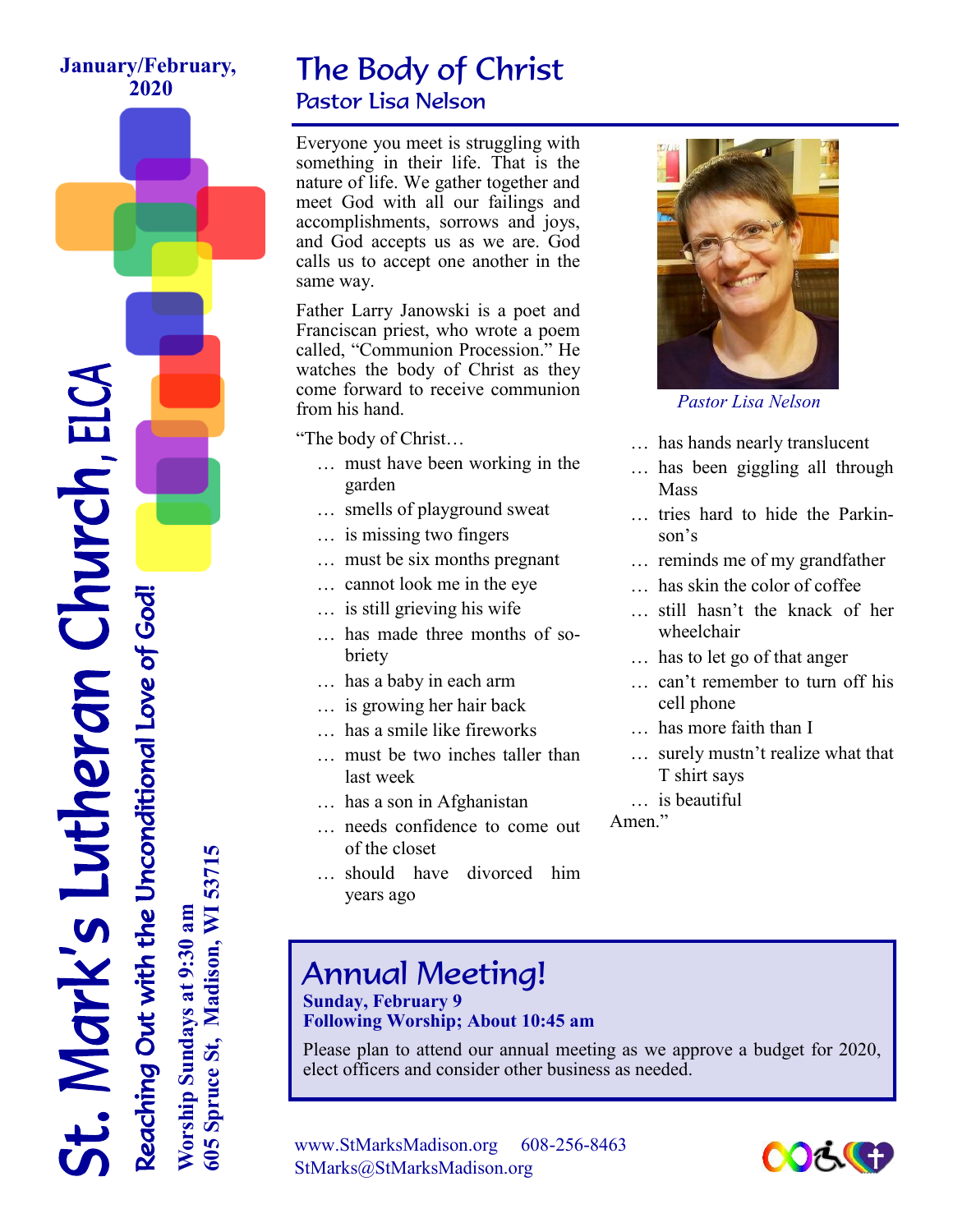# Ash Wednesday Meal & Worship

#### Wednesday, February 26 **Worship at 7:00 pm**

Ash Wednesday marks the beginning of Lent which continues for 6 weeks. In Lent, God calls us to reflect on the meaning of Christ's death and resurrection.



Ash Wednesday is named for the practice of imposing ashes, a practice that many Lutheran congregations have found to be a very meaningful part of the Ash Wednesday liturgy.

Using ashes as a sign of repentance is an ancient practice, often men-

tioned in the Bible (e.g., Jonah 3:5-9; Job 42:6; Jeremiah 6:26; Matthew 11:21). The early Christians adopted the use of ashes from Jewish practice as an external mark of penitence. Copyright © 2013 Evangelical Lutheran Church in America. www.elca.org/worshipfaq. .

#### **Soup Supper at 6:15 pm**

Join us for a meal of soup and bread before worship on Ash Wednesday, February 26. There is no charge for the meal. There is no obligation to bring anything. However, if you would like to contribute, you are wel-

come to bring a salad or dessert to share. If you would like to help with soup, please see Chris Anderson or Jim O'Connor.



### New Bishop Election Process

Our synod, the South Central Synod of Wisconsin, is one of 65 synods in the Evangelical Lutheran Church in America. As a synod, we meet annually to worship together, share the joys of ministry, and conduct business. Every six years, we also elect a bishop.

This year, we will use a different election process than before. For the first time, we have a Bishop Call Committee, who will research the nominees in much the same way as a congregational call committee researches a pastor. This will give us an opportunity to know the nominees before we enter the election process.

The process will look like this:

- January: Town Hall Meetings for rostered leaders, such as clergy and deacons, and Assembly Voting Members. These gatherings will describe the strengths, challenges, hopes, and issues that best describe our synod at this time, as well as build a profile describing the needs we have in a potential bishop.
- February: Summary of the Town Hall meetings, resulting in a "Bishop Profile."
- February 20 March 10: Conference Nomination Caucuses are held. Ours is Feb 23 at 2 p.m. Partic-

ipants are rostered leaders and lay voting members of the 2020 Synod Assembly. Each Conference will identify up to five persons for consideration for nomination as bishop.

- April: The Bishop Call Committee researches the names coming from the Conference Nomination Caucuses. This committee will conduct interviews and do background and reference checks and then, bring forward 4-6 nominees for consideration as bishop by the synod.
- May 1–2 Synod Assembly: The Nominees are introduced to the gathered Assembly.
- May and June: Forums are held involving nominees.
- June 20: The members of the Synod Assembly reconvene for the Election of the Bishop.

Dear God, bless this process, our synod staff, all the leaders and congregations of our synod, the Bishop's Call Committee, and the nominees for bishop. Send your Spirit of wisdom and courage to each person involved in this process, raise up for us a leader, and embolden us all to be the Church you have called us to be. In Jesus' name, Amen.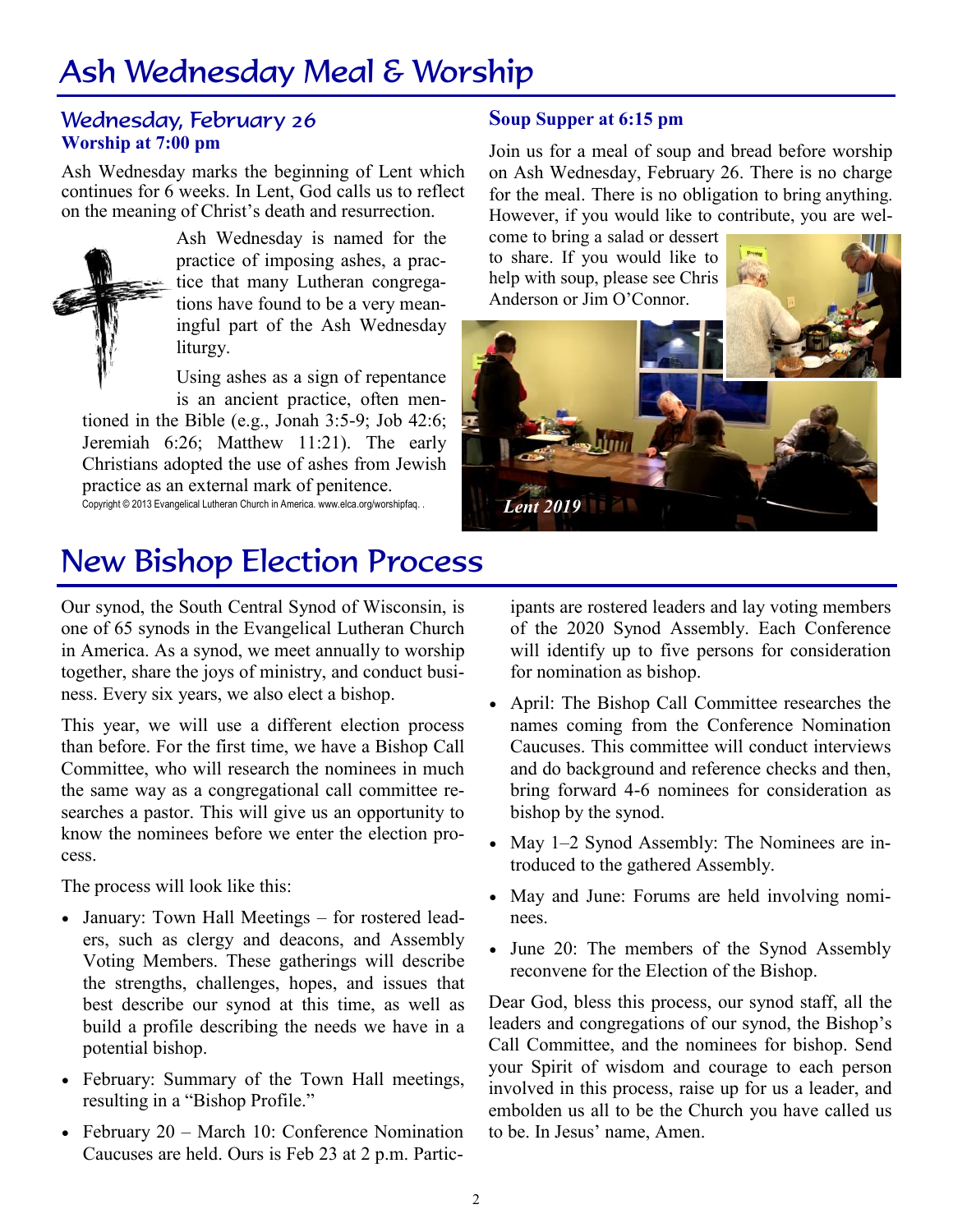### Thank You Pastor Lisa Nelson

Thank you to all of our St. Mark's Community for the Christmas gift. I look forward to using the gift card to Jung's Garden Center!

Pastor Lisa

## LEAD 2020

#### Registration Now Open **Save \$5 and register by February 20 Registration Deadline: March 4**

The synod annual Leadership, Education and Development Day, "LEAD," will take place on Saturday, March 14. We are grateful to our host location this year, Good Shepherd Lutheran Church (Madison campus).

This year, our keynote relates to Stewardship. We will also have 24 workshops on a variety of topics that are relevant to all!

#### The Keynote by Eric H.F. Law **Holy Currencies: Creating Sustainable and Missional Ministry**

Called a "must-read for Christians paralyzed in survival mode," *Holy Currencies* teaches you how your ministry can become sustainable, grow, and thrive. Money is not the only currency your ministry needs. Author Eric H. F. Law shows us how the six blessings of time and place, gracious leadership, relationship, truth, wellness, and money flow through successful missional ministries. And they can flow through your ministry too! Learn how to use these gifts to rejuvenate, recirculate, regenerate, and expand your ministry through Law's insightful stories, instruction, processes, exercises, and activities.

# Like Us On Facebook!



"Like" St. Mark's on Facebook! "Share" with your Facebook Friends! [https://www.facebook.com/St-](https://www.facebook.com/St-Marks-Lutheran-Church-1174929545990062.)[Marks-Lutheran-Church-1174929545990062.](https://www.facebook.com/St-Marks-Lutheran-Church-1174929545990062.)

## Wall Repair & New Paint

#### **Thanks to Jerry Buss & Jim O'Connor**

Sunday school room number 4 got a facelift with some repairs to damaged walls and new paint all around. The room looks great! We continue to look for ways to improve our property as outside groups and organizations continue to seek us out for meeting and event space. This improvement will also be helpful as we consider possible rental options.

Tools in the book help evaluate how your church uses each gift and enables church members to measure and value the six blessings. Holy Currencies will push you to think beyond your church's current boundaries and create rich, sustainable missional ministries.

#### **What Happens at LEAD?**

Worship – We will start with worship

24 workshops – you can attend up to 3

Networking and Displays – Ample time for connecting with people from other congregations is provided. Attendees reflect that talking to people from other congregations is one of the best things about LEAD!

Displayers from Synod and Lutheran Affiliated Organizations will be there to share opportunities for shared ministry.

A box lunch is provided to all paid attendees. Eat lunch with others to network or bring your lunch into a workshop.

Free childcare for all ages and free lunch for children ages 3+

Registration Fee: \$25 before 2/20 \$30 after 2/20

Register Online Now: https://bit.ly/SCSWLEAD2020

## What Matters . . .

Stay connected to events and stories of faith in action in our synod! Email Synod Communicator & Event Manager, Deacon Vicki Hanrahan at vickih@scsw-elca.org to be added to "What Matters." Thank you for your partnership!